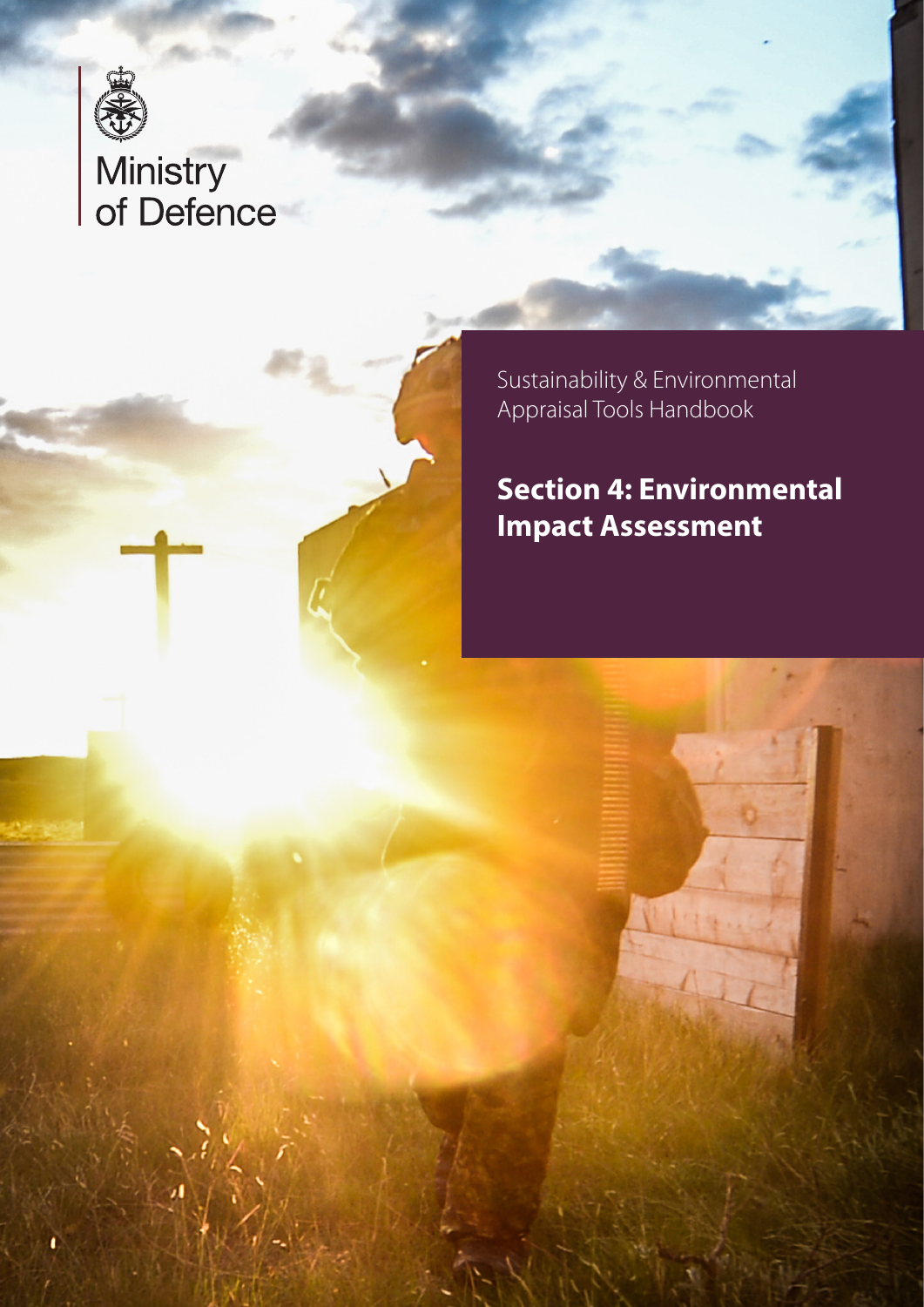# **Contents**

| How to use this Guidance                            | 3              |
|-----------------------------------------------------|----------------|
| <b>Introduction</b>                                 | $\overline{4}$ |
| <b>What is Environmental Impact Assessment?</b>     | $\overline{4}$ |
| Why is Environmental Impact Assessment Important?   | 4              |
| When is Environmental Impact Assessment Required?   | $\overline{4}$ |
| How to Undertake an Environmental Impact Assessment | 5              |
| <b>Baseline Data</b>                                | 5              |
| <b>Screening</b>                                    | 5              |
| <b>Scoping</b>                                      | 6              |
| <b>Impact Assessment</b>                            | 6              |
| <b>Post Project Monitoring</b>                      | $\overline{7}$ |
| <b>Consultation</b>                                 | $\overline{7}$ |
| <b>Cost and Timescales</b>                          | $\overline{7}$ |
| <b>Quality Assurance</b>                            | $\overline{7}$ |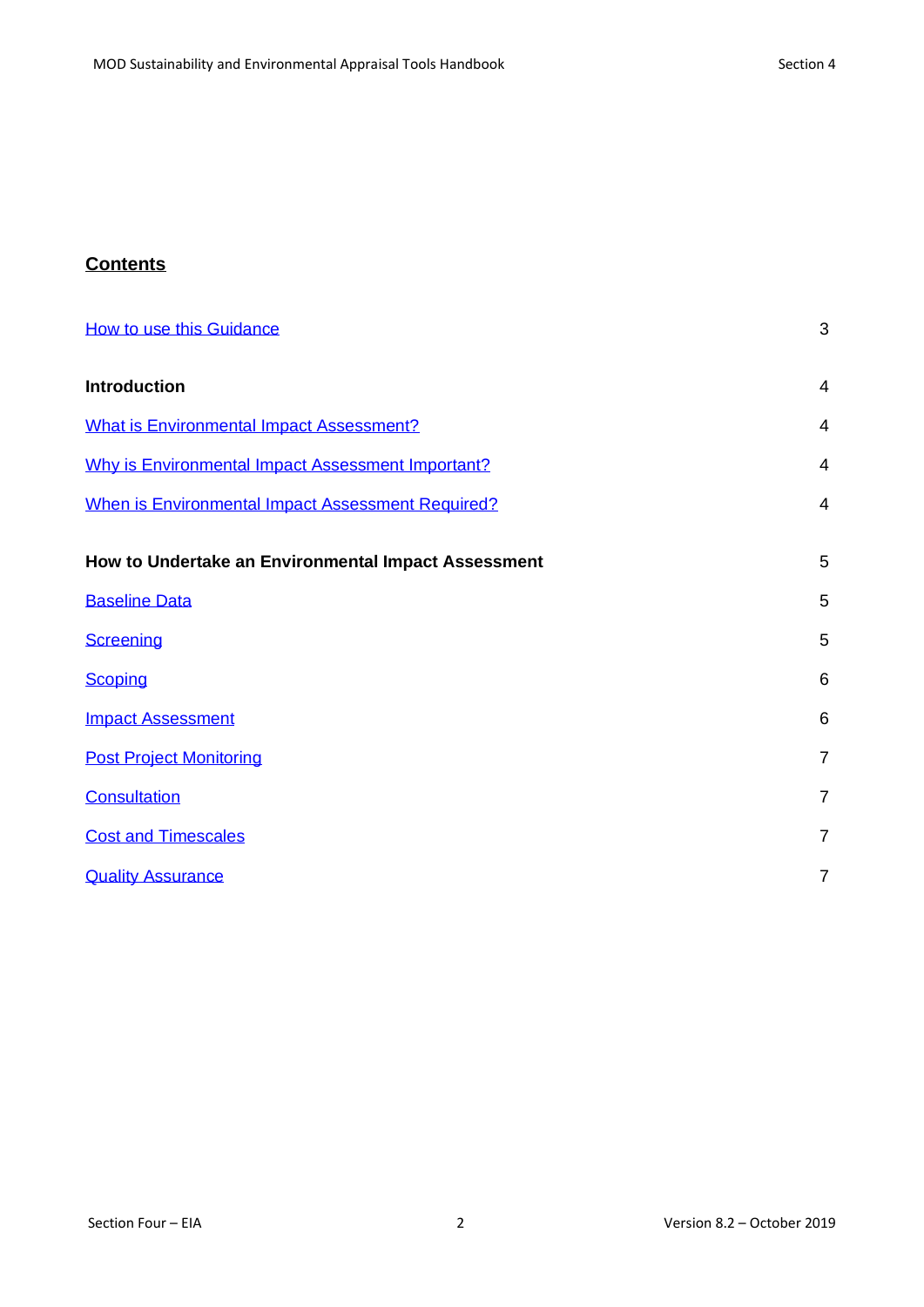#### <span id="page-2-0"></span>**How to use this guidance**

This guidance forms Chapter 4 of the MOD Sustainability and Environmental Appraisal Tool Handbook ('the Handbook'). It provides information on Environmental Impact Assessment.

| Section 4.1  | What is an Environmental Impact Assessment?         |
|--------------|-----------------------------------------------------|
| Section 4.2: | Why Environmental Impact Assessment is important?   |
| Section 4.3: | When is Environmental Impact Assessment required?   |
| Section 4.4: | How to undertake an Environmental Impact Assessment |

# **Who is the guidance aimed at?**

This guidance provides a basic level of understanding to meet statutory and policy requirements within MOD and is targeted at Requirement Mangers, Project Managers and Project Team Leaders.

<span id="page-2-1"></span>**Box 4.1 – EIA Guidance & Policy**

#### **EIA Guidance and Implementation**:

DIO Environmental Planning Team (EPT): [DIOTS-ENVPTEAMWDC@mod.gov.uk](mailto:DIOTS-ENVPTEAMWDC@mod.gov.uk)

#### **EIA Policy**

JSP 850 – [Infrastructure and Estate Policy](https://modgovuk.sharepoint.com/sites/defnet/HOCS/Pages/JSP850.aspx)

MOD is always seeking to learn from good practice to improve the ways that guidance is provided. Please email any **suggestions or feedback** to [DIOSDEUS-SusDevSpt@mod.uk](mailto:DIOSDEUS-SusDevSpt@mod.uk)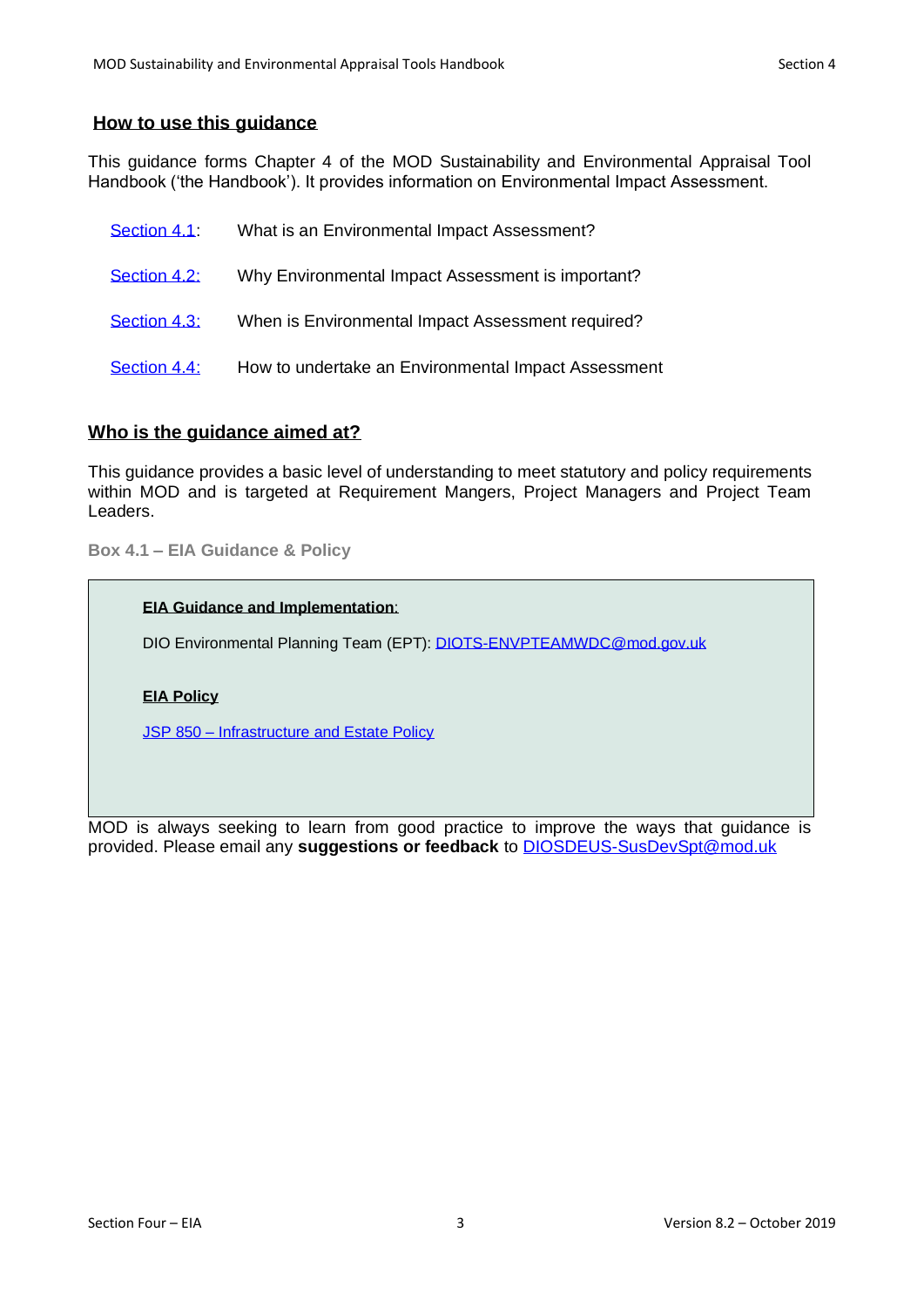# <span id="page-3-0"></span>**What is Environmental Impact Assessment?**

- 4.1.1 Environmental Impact Assessment (EIA) is a multi-staged process to consider likely significant effects of a proposed project on the environment, reasonable alternatives to the project and cumulative effects with other projects. EIA should be iterative with project processes to allow the consideration and incorporation of environmental measures to avoid, minimise or remedy impacts.
- 4.1.2 If required, the output of EIA is an Environmental Impact Assessment Report. UK legislation refers to this as an Environmental Statement (ES), which must accompany development consent applications for EIA developments.

# <span id="page-3-1"></span>**Why is Environmental Impact Assessment important?**

- 4.2.1 EIA is a statutory requirement for certain projects. It provides environmental information to consenting authorities (e.g. Local Planning Authorities, Marine Management Organisation etc.) allowing them to come to reasoned conclusions with regard to environmental effects when considering applications for consents, licences etc.
- 4.2.2 EIA provides for transparency and accountability in the consenting process through consultation with statutory bodies and the public. Applications, reports, decisions etc. are published and include explanation of how consultation results and information gathered have been taken into account.

#### <span id="page-3-2"></span>**When is Environmental Impact Assessment required?**

- 4.3.1 The requirement for EIA in Europe arises from European Directive [2011/92/EU](http://eur-lex.europa.eu/LexUriServ/LexUriServ.do?uri=OJ:L:2012:026:0001:0021:En:PDF) as amended (the EIA Directive). The most recent amendment to the EIA Directive is [2014/52/EU.](http://eur-lex.europa.eu/legal-content/EN/TXT/?uri=celex%3A32014L0052) In the UK the EIA Directive is enacted through multiple EIA legislation specific to certain types of projects and administrations.
- 4.3.2 EIA has been widely adopted in various forms worldwide and should be a consideration in whichever country a project is proposed.
- 4.3.3 EIA is only required for certain projects which are likely to have significant effects on the environment. Whether EIA is required is determined by relevant consenting bodies through EIA screening.
- 4.3.4 The requirement for EIA should be considered as early as possible in the project process and reconsidered if the quantum or location of the project is changed. Consultation with the **DIO EPT** [subject matter experts](#page-2-1) (SMEs) is recommended.

#### **Defence Exemption to EIA**

- 4.3.5 It may be possible for a defence exemption to the EIA Directive to be granted, however it should be noted that the defence exemption to EIA has been very rarely applied and requires Ministerial-level approval.
- 4.3.6 If the EIA defence exemption is granted for any project, careful consideration should be given to how the requirements of the SofS for Defence [Policy Statement](https://www.gov.uk/government/uploads/system/uploads/attachment_data/file/353935/201408_SofS_Policy_Statement_Fallon.pdf) on Health, Safety and Environmental Protection will be met.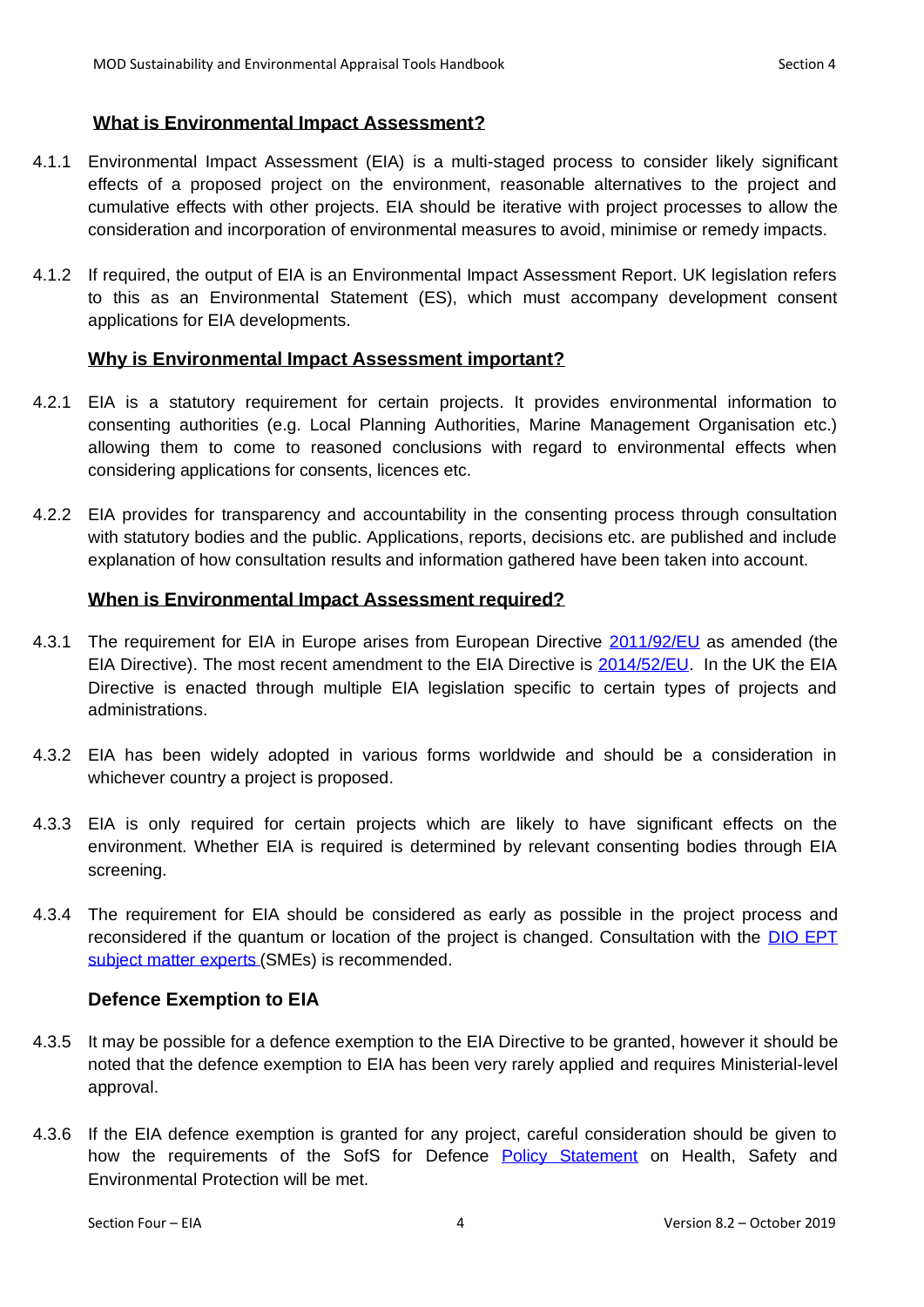#### <span id="page-4-0"></span>**How to undertake an Environmental Impact Assessment**

- 4.4.1 For MOD projects the Requirements Manager or Project Manager will generally be responsible for the procurement of EIA through external consultants or through DIO/MOD SMEs.
- 4.4.2 EIA must be undertaken by suitably qualified and experienced experts. DIO EPT SMEs will be able to advise whether a project is likely be an EIA project, assist with screening, scoping, assessment and help with the procurement and management of EIA consultants. Contact details are provided in [Box 4.1.](#page-2-1)

# <span id="page-4-1"></span>**Baseline data**

- 4.4.3 Baseline data sets the context for assessing the environmental effects of a proposed project.
- 4.4.4 Early consideration of environmental effects should begin at the inception of the project as part of the Sustainability Appraisal (Section 2 of the Handbook). This should allow early identification of the baseline data available and indicate requirements for further studies.
- 4.4.5 Time must be allowed for gathering baseline information in a project programme. This is particularly important where surveys, e.g. ecological surveys, may have seasonal constraints or require more than one year of survey data.

# <span id="page-4-2"></span>**Screening**

- 4.4.6 Screening is the process by which consenting authorities determine whether a project requires EIA. A request for an EIA screening opinion includes descriptions of the project and its environment. It considers likely environmental effects and their significance taking potential mitigation measures into account. The screening request should provide sufficient information for the consenting body to make a reasoned screening decision.
- 4.4.7 Screening requests and screening decisions will be published by the consenting authority.
- 4.4.8 Multiple EIA legislation may apply to any given project and there may be more than one consenting authority from whom a screening decision may be required. Expert advice and guidance should be sought from [DIO EPT.](#page-2-1)
- 4.4.9 EIA can have major cost and/or programme implications for projects. In addition, if an EIA is required, permitted development rights under the Town and Country Planning legislation will be lost. Effective EIA screening will avoid undertaking unnecessary EIA and preserve permitted development rights where appropriate.
- 4.4.10 EIA screening can often be undertaken fairly early in the project process and can be useful in preapplication discussions and submissions to consenting authorities.
- 4.4.11 Preparing a request for a screening opinion can take a few days to a few weeks depending on baseline data availability and on the nature of the project.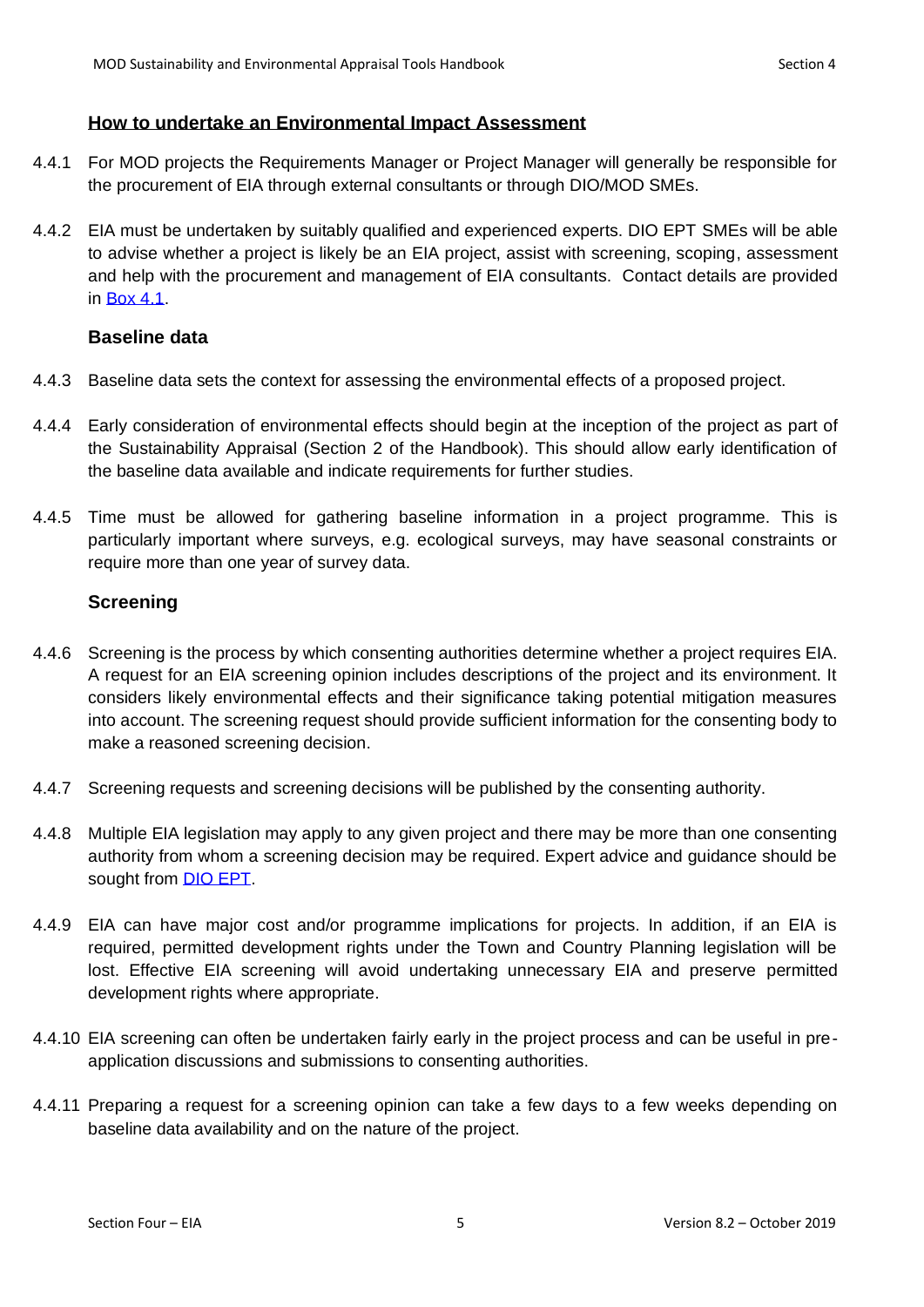- 4.4.12 The time specified for a consenting body to provide a screening decision varies between EIA regulations, up to 90 days, but this may be subject to extension.
- 4.4.13 EIA screening is strongly recommended to provide for greater project certainty in terms of cost, programme, consenting risks and use of permitted development rights. Under certain circumstances it may be reasonable to omit screening or combine screening with scoping.

#### <span id="page-5-0"></span>**Scoping**

- 4.4.14 Scoping provides for consenting authorities to determine the environmental topics to be included within an impact assessment, the level of assessment required for each topic, and how the assessment should be undertaken.
- 4.4.15 A scoping request from a consenting authority would normally be accompanied by a scoping report. The scoping report should identify the likely significant effects, taking into account potential mitigation measures and it would propose assessment methodologies. The scoping report will propose likely significant impacts for impact assessment and explain why other potential effects have been discounted as not significant and therefore not proposed for further assessed within the EIA.
- 4.4.16 Scoping is highly recommended in order to define and agree the scope of the impact assessment. It will provide for greater project certainty in terms of cost, programme and consenting risks.
- 4.4.17 The scoping decision should be sought as soon as the project is sufficiently mature for the likely significant effects of the project to be clear.
- 4.4.18 Timescales for preparing scoping reports and obtaining scoping opinions will be similar to those for screening and similarly may be subject to extension. Scoping involves the consenting authorities consulting with other statutory and non-statutory bodies in order to arrive at their decision. As with screening, the request and opinion will be published by the consenting authorities along with results of consultation.

#### <span id="page-5-1"></span>**Impact Assessment**

- 4.4.19 Impact Assessment is the process of assessing the likely significant environmental effects of a proposed project, taking proposed mitigation measures into account. The results of impact assessment are reported in an ES.
- 4.4.20 An ES accompanies a consent application, it should provide sufficient environmental information so that consenting authorities can come to a reasoned consenting decision with regard to the environment.
- 4.4.21 It should be noted that mitigation measures proposed in the EIA process may become obligations through conditioning of development consents.
- 4.4.22 Without an ES development consent for an EIA project cannot be granted.